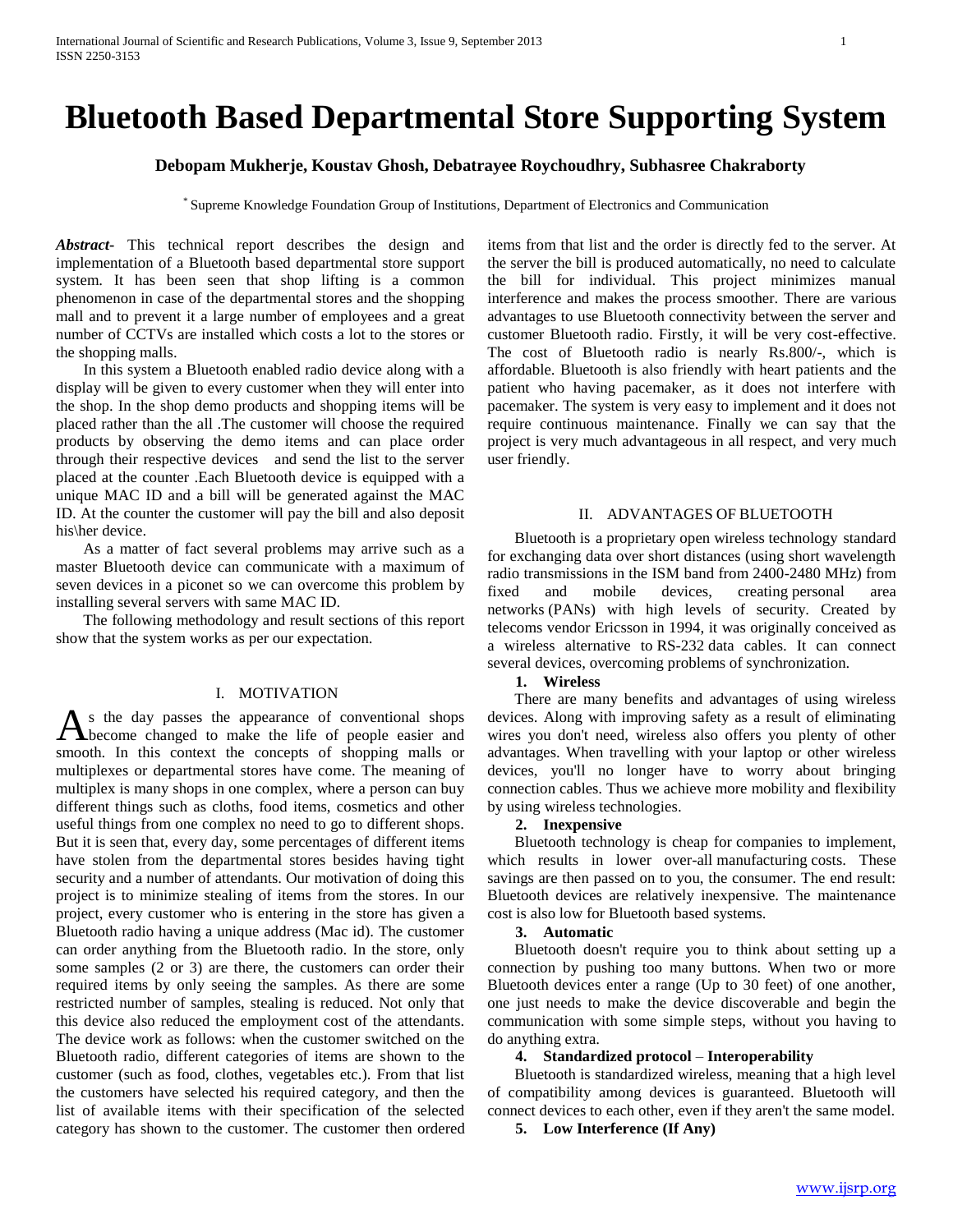Bluetooth devices avoid interference with other wireless devices by:

a) Using a technique known as spread-spectrum frequency hopping, and

b) Using low power wireless signals

# **6. Low energy consumption**

 As a result of Bluetooth using low power signals, the technology requires very little energy and will use less battery or electrical power as a result. This is an excellent benefit for mobile devices, as Bluetooth won't drain the battery.

## **7. Sharing voice and data**

 The standard for Bluetooth will allow compatible devices to share data and voice communications. This is great for mobile phones and headsets, as Bluetooth simplifies driving and talking on your cell phone.

# **8. Instant Personal Area Network (PAN)**

 Up to seven compatible Bluetooth devices can connect to one another within proximity of up to 30 feet, forming a PAN or piconet. Multiple piconets can be automatically setup for a single room.

#### **9. Upgradeable**

 The Bluetooth standard is upgradeable. A development group at the Bluetooth Special Interest Group (SIG) has been given the task of working on the new Bluetooth version 2, which offers several new advantages and is backward compatible with the older versions.

## **10. The Technology is here to Stay**

 Bluetooth is a universal, world-wide, wireless standard. Therefore, you can count on it being around for years to come. As more devices begin to use Bluetooth technology, electronics manufacturers will be increasingly eager to make their products compatible, using Bluetooth. A chain reaction is inevitable, in fact, it has already begun.

## III. INTRODUCTION

#### **BLUETOOTH:**

 The word "Bluetooth" is an anglicised version of the Scandinavian *Blåtand*/*Blåtann*, the epithet of the tenth-century king Harald I of Denmark and parts of Norway who united dissonant Danish tribes into a single kingdom. The idea of this name was proposed by Jim Kardach who developed a system that would allow mobile phones to communicate with computers (at the time he was reading Frans Gunnar Bengtsson's historical novel *The Long Ships* about Vikings and king Harald Bluetooth) The implication is that Bluetooth does the same with communications protocols, uniting them into one universal standard

 Bluetooth uses a radio technology called frequency-hopping spread spectrum, which chops up the data being sent and transmits chunks of it on up to 79 bands (1 MHz each; centered from 2402 to 2480 MHz) in the range 2,400–2,483.5 MHz (allowing for guard bands). This range is in the globally unlicensed Industrial, Scientific and Medical (ISM) 2.4 GHz

short-range radio frequency band. It usually performs 800 hops per second, with Adaptive Frequency-Hopping (AFH) enabled.



**Figure 1: Bluetooth logo**

# **PYTHON:**

**Python** is a widely used general-purpose, high-level programming language. Its design philosophy emphasizes code readability, and its syntax allows programmers to express concepts in fewer lines of code than would be possible in languages such as C. The language provides constructs intended to enable clear programs on both a small and large scale.

Python supports multiple programming paradigms, including object-oriented, imperative and functional

programming styles. It features a dynamic type system and automatic memory management and has a large and comprehensive standard library.

Like other dynamic languages, Python is often used as a scripting language, but is also used in a wide range of nonscripting contexts. Using third-party tools, Python code can be packaged into standalone executable programs. Python interpreters are available for many operating systems.

C Python, the reference implementation of Python, is free and open source software and has a community-based development model, as do nearly all of its alternative implementations. C Python is managed by the non-profit Python Software Foundation.

# **Some features of "Python" are enlisted below**:

• Python is a multi-paradigm programming language: object-oriented programming and structured programming are fully supported, and there are a number of language features which support functional programming and aspect-oriented

programming (including by programming and by magic methods). Many other paradigms are supported using extensions, including design by contract and logic programming.

 Python uses dynamic typing and a combination of reference counting and a cycle-detecting garbage collector for memory management. An important feature of Python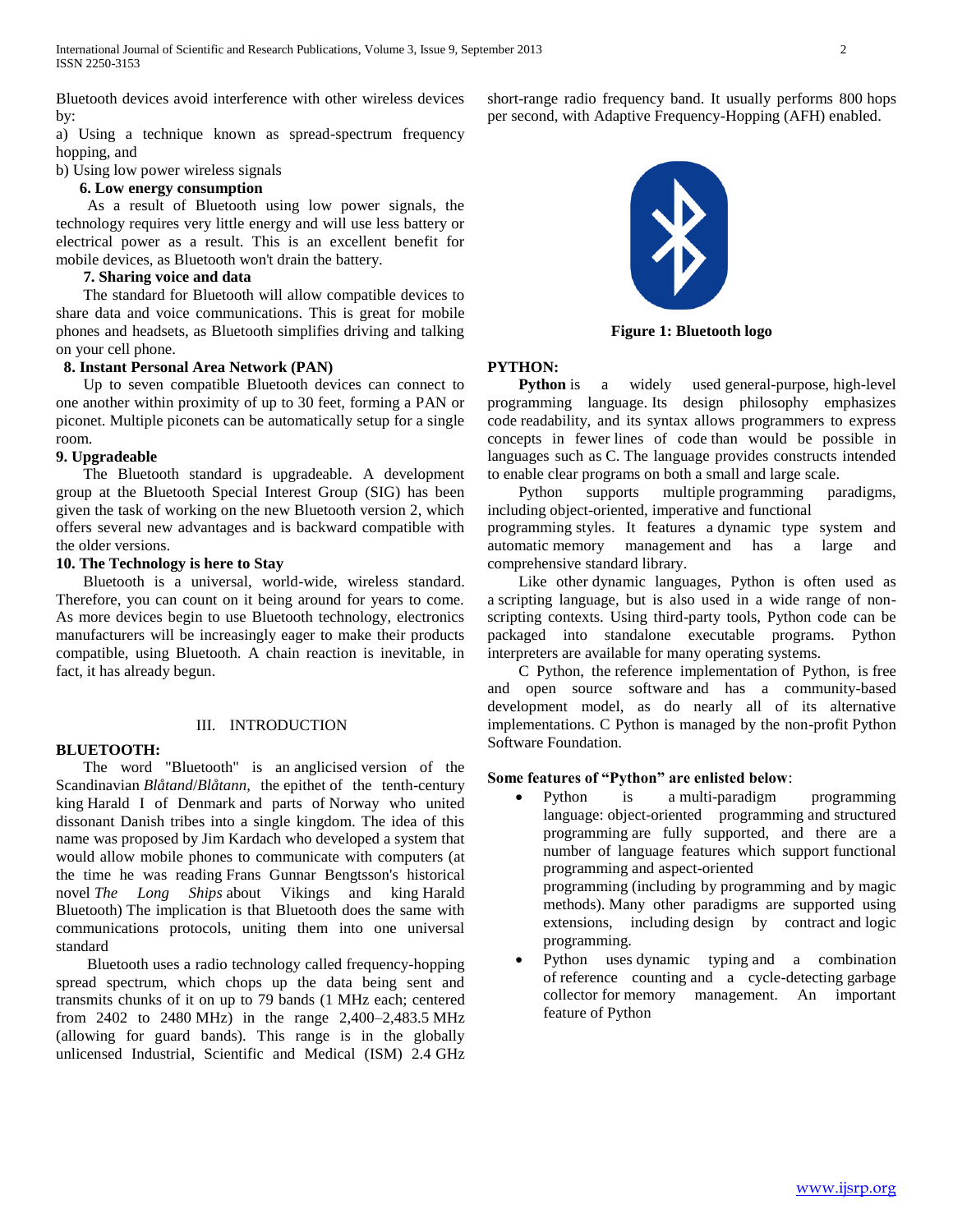

**Block diagram of Client programme**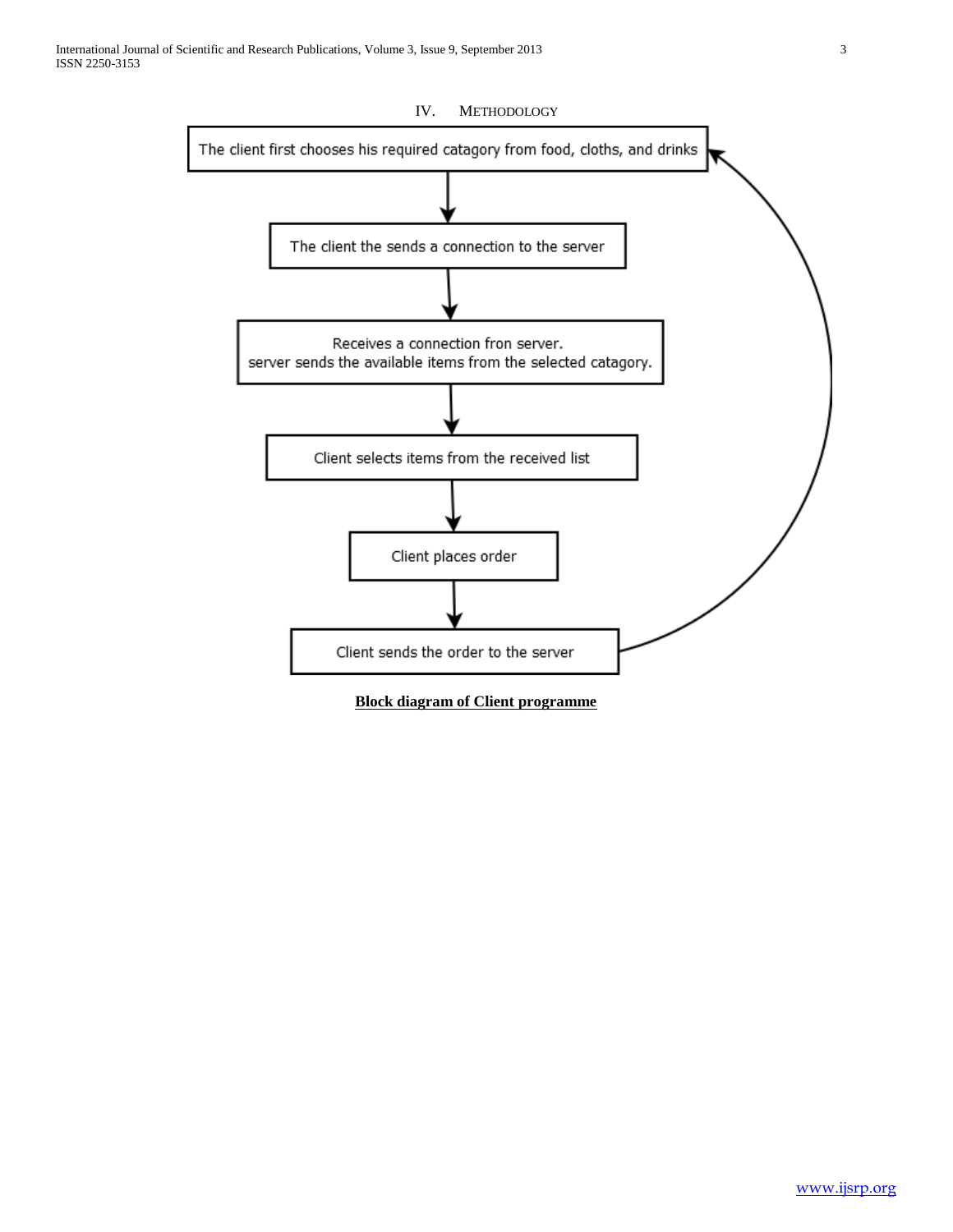

# **Block diagram of Server programme**

## V. STEP ALGORITHM

- 1. The client chooses a category of items like food, clothes, and drinks.
- 2. If the client chooses from either of the categories, the server receives a connection from the client.
- 3. Now, a list of items appears in the client device within the chosen category.
- 4. On pressing the button 'PLACE ORDER', a window appears where order for the required items to be purchased is placed.
- 5. After placing orders, the client presses 'OK' button.
- 6. If the chosen items exist in the list and the total number of items does not exceed the available quantity, then purchased items appear in the server.
- 7. The server then enters the MAC ID of the client and prints the bill by pressing the 'PRINT BILL' button.
- 8. On pressing the 'PRINT BILL' button, the bill of the purchased items is generated in the form of .html file.
- 9. On pressing the 'OK' button, the client returns to the main menu.
- 10. The same process is followed if client wants to place further orders.
- 11. Before closing time of the mall, a program is run which empties the dictionary where purchased items are stored.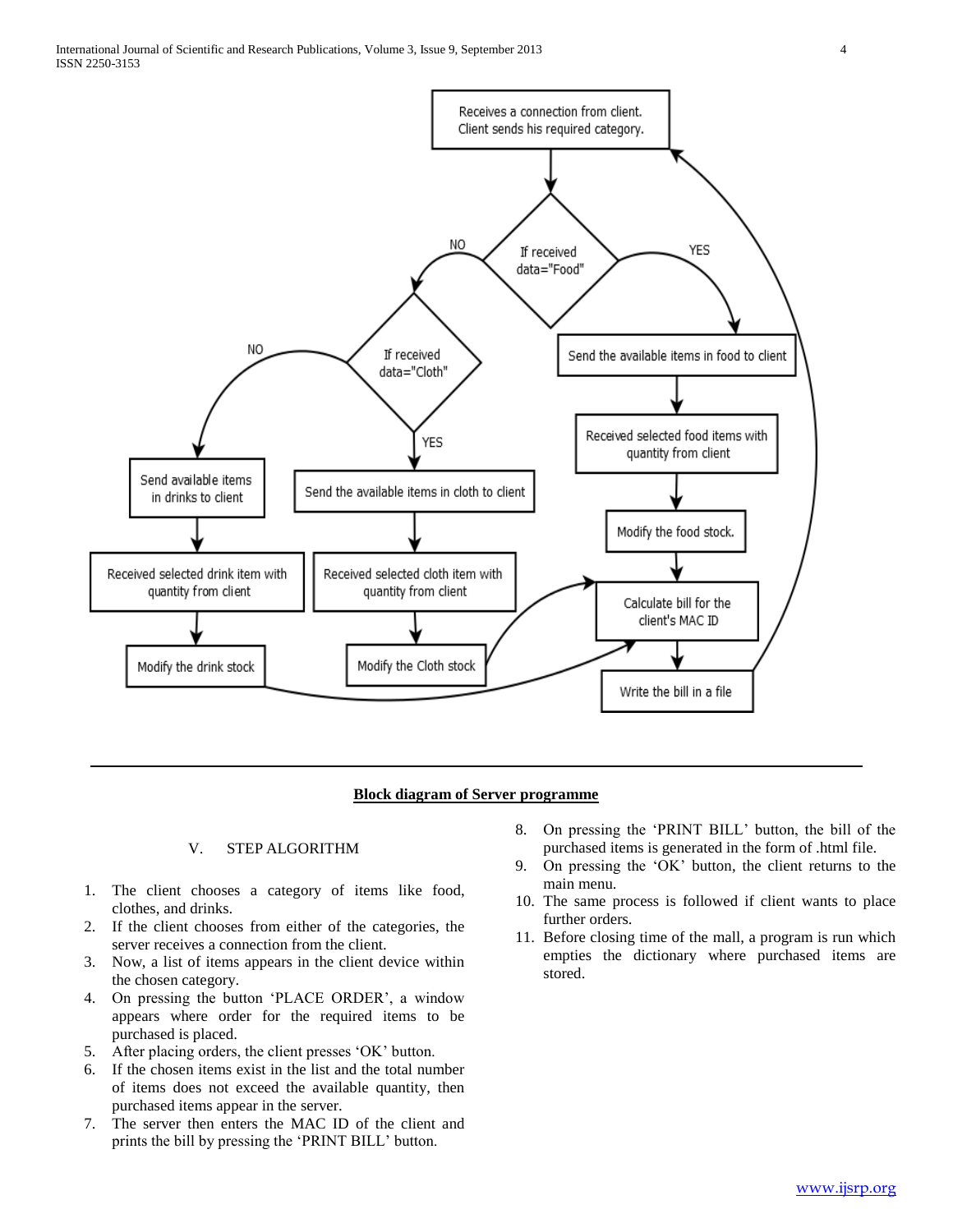## VI. DATA STRUCTURE

 The most basic data structure in Python is the **sequence**. Each element of a sequence is assigned a number - its position, or index. The first index is zero, the second index is one, and so forth.

 Python has six built-in types of sequences, but the most common ones are lists and tuples which we have used in our project

## **Python Lists:**

 The list is a most versatile data type available in Python, which can be written as a list of comma-separated values (items) between square brackets. Good thing about a list that items in a list need not all have the same type.

 Creating a list is as simple as putting different commaseparated values between square brackets.

Item= ['ParleG', 5,100]

 Here mixed data types are the members of the list named item, where 'ParleG' is a string and 5 and 100 are the int values holding position 0, 1, 2 in the list.

 We can access the different elements by the following code Item  $[0] = 'ParleG'$ 

Item  $[1] = 5$ 

 A list can be updated by append method Item.append ('food')

Now Item= ['ParleG', 5, 100,'food']

## **Python Tuple:**

 A tuple is a sequence of immutable Python objects. Tuples are sequences, just like lists. The only difference is that tuples can't be changed ie. tuples are immutable and tuples use parentheses and lists use square brackets.

 Creating a tuple is as simple as putting different commaseparated values and a tuple ,a list can also be the members of the tuple.

tup=(12,14,9,(12,123),[1,2,3]) tup  $[0] = 12$ 

## **Python Dictionary:**

 A dictionary is mutable and is another container type that can store any number of Python objects, including other container types. Dictionaries consist of pairs (called items) of keys and their corresponding values.

 Python dictionaries are also known as associative arrays or hash tables. The general syntax of a dictionary is as follows: food={'Item1':['ParleG',5,100],'Item2':['Lays',10,100],'Item3':['Ca

dbery Silk',70,100] }

Each key is separated from its value by a colon  $(.)$ , the items are separated by commas, and the whole thing is enclosed in curly braces. An empty dictionary without any items is written with just two curly braces, like this: {}.Here key values are Item1, Item 2 and Item 3.Keys are unique within a dictionary while values may not be. The values of a dictionary can be of any type, but the keys must be of an immutable data type such as strings, numbers, or tuples.

 To access dictionary elements, we can use the familiar square brackets along with the key to obtain its value. Following is a simple example:

food ['Item1'] = ['ParleG',5,100]

 To access dictionary elements, we can use the familiar square brackets along with the key to obtain its value. Following is a simple example:

food['Item4']= ['Cadbury Cracker',70,100]

Now the modifying dictionary will be

food={'Item1':['ParleG',5,100],'Item2':['Lays',10,100],'Item3':['Ca dburySilk',70,100],

'Item4':['Cadbury Cracker',70,100] }

Properties of dictionary keys

 Dictionary values have no restrictions. They can be any arbitrary Python object, either standard objects or user-defined objects. However, same is not true for the keys.

 There are two important points to remember about dictionary keys:

- **(a)** More than one entry per key not allowed. Which means no duplicate key is allowed. When duplicate keys encountered during assignment, the last assignment wins.
- **(b)** Keys must be immutable. Which means you can use strings, numbers, or tuples as dictionary keys but something like ['key'] is not allowed.

 In this project we have used three types of sequences as lists, tuples, and dictionary. When the client machine sends request to server to see the items in the shop then the server send the item list through a dictionary.

food={'Item1':['ParleG',5,100],'Item2':['Lays',10,100],'Item3':['Ca dbery Silk',70,100] }

cloth={'Item1':['Tshirt',500,100],'Item2':['Trousers',1000,100],'Ite m3':['Jeans',2000,100] }

drinks={'Item1':['Pepsi',30,100],'Item2':['Limca',30,100],'Item3':[' 7up',30,100] }

 We have used dictionary as it works like a container and we can access the keys to get the values assigned against the key value.

 Dictionary\_name.keys () returns all the key values present in that dictionary

 We have put the values as form of list against the key as Item1':['ParleG',5,100] ,where Item1[0] product name , Item1[1] unit price of the product and Item[2] quantity available.

We can use tuples instead of list but each time when a customer buy some product the quantity is decremented as tuple elements cannot be updated we have used list as it can be modified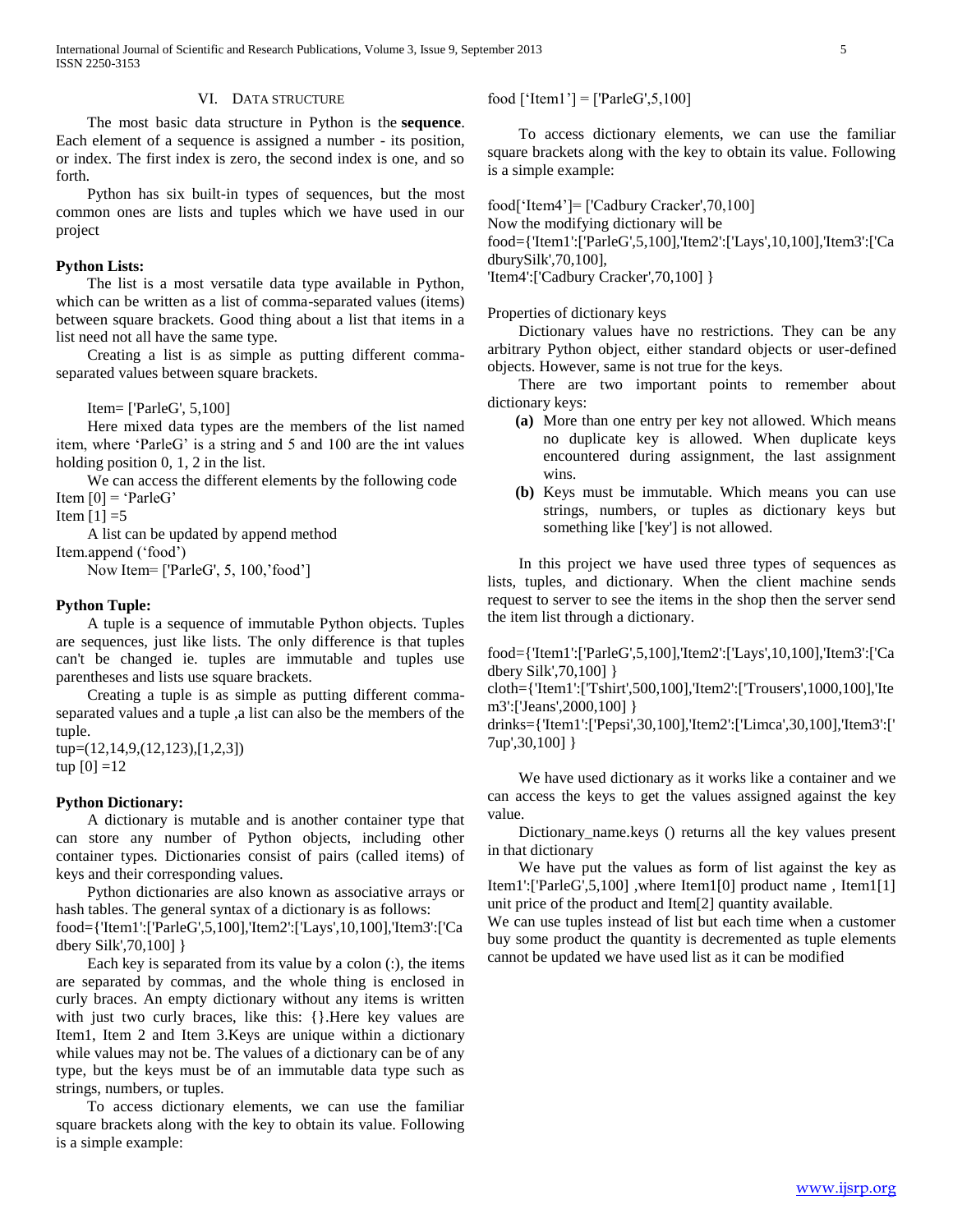International Journal of Scientific and Research Publications, Volume 3, Issue 9, September 2013 6 ISSN 2250-3153

## VII. RESULTS AND EXPLANATION

| 76 tk     |                |  |
|-----------|----------------|--|
|           | Welcome        |  |
| Food item | clothes Drinks |  |

**Figure 2: Screen shot of the starting screen**

 $\triangleright$  Entering in the store when the customer first switches on the Bluetooth radio the above window is displayed in the Bluetooth radio screen. From this category of items customer chooses "food item", which is send to the server.

| 76 tk                      | 53<br>$\boxed{\square}$<br>$\overline{ }$ |  |  |
|----------------------------|-------------------------------------------|--|--|
| Item Name: Lays            | Item Unit price: 10                       |  |  |
| Item Name: Cadbery Silk    | Item Unit price: 70                       |  |  |
| Item Name: ParleG          | Item Unit price: 5                        |  |  |
| Item Name: icecream        | Item Unit price: 150                      |  |  |
| Item Name: rice            | Item Unit price: 25                       |  |  |
| Item Name: Cadbery Cracker | Item Unit price: 70                       |  |  |
| Item Name: Maggi           | Item Unit price: 10                       |  |  |
| <b>PLACE ORDER</b>         |                                           |  |  |



 $\triangleright$  Server accepts the connection from customer. Server sends the available food items to the customer with their unit price. Now the customer can order his required food items by clicking in the "PLACE ORDER" button.

| 76 tk         | $\Box$<br>$\Sigma$<br>$\boxed{\square}$ | 76 tk           | $\boxed{\square}$<br>$\Sigma$<br>$\Box$ |
|---------------|-----------------------------------------|-----------------|-----------------------------------------|
| Product name: | Quantity:                               | Product name:   | Quantity:                               |
|               |                                         | Lays            |                                         |
|               |                                         | <i>icecream</i> | 4                                       |
| ОK            |                                         |                 | OK                                      |

 $\triangleright$  After pressing PLACE ORDER button the window (a) will appear in the screen of Bluetooth radio. Then the customer order required things and at last he will press

Figure 4: Screen shot of client device Figure 5: Screen shot of client device during **shopping** 

> the "OK" button, it will look like window (b). Here the customer has ordered 2 packets of Lays and 4 ice creams.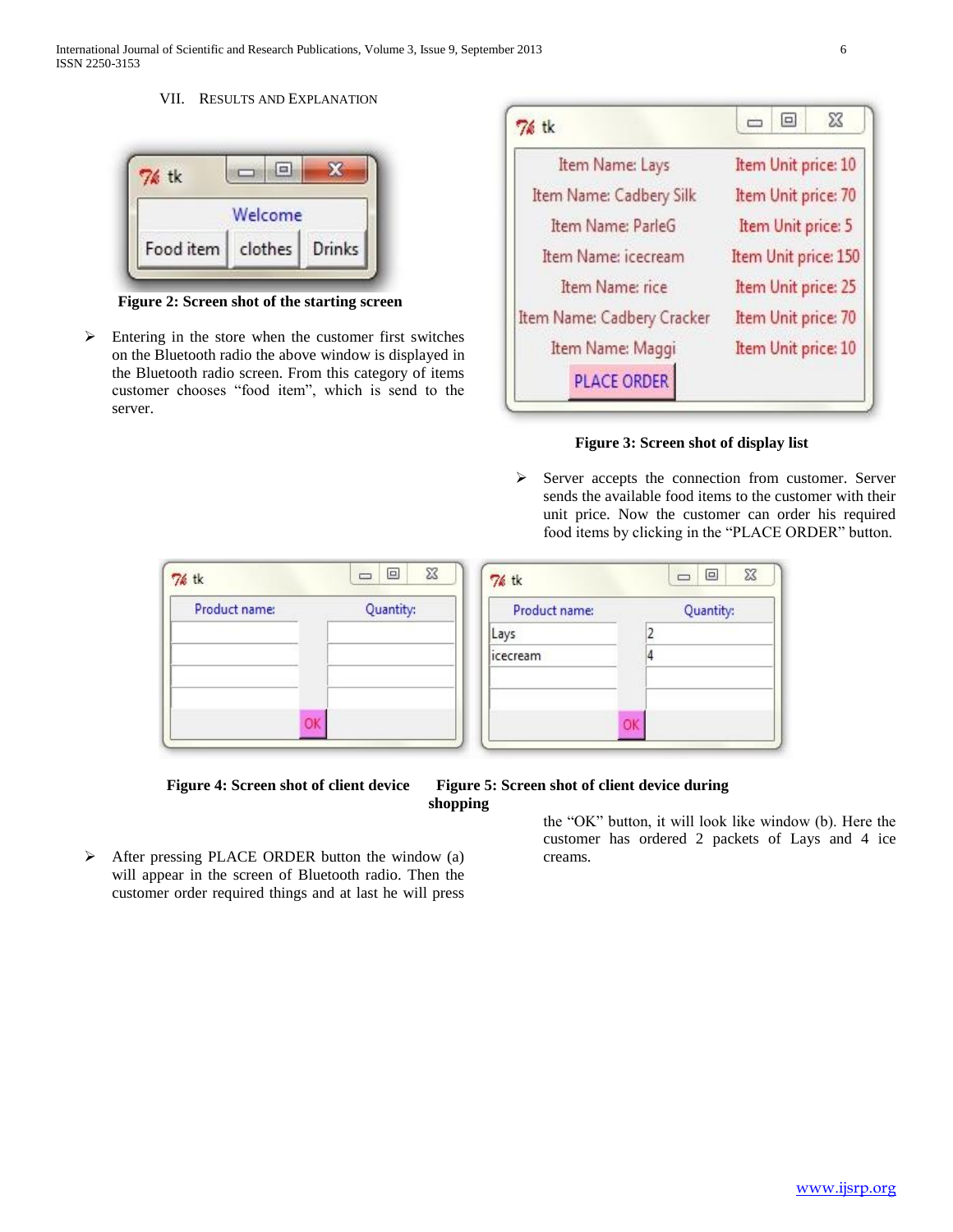

Figure 6: Screen shot of client device

- $\triangleright$  Server accepts connection from client device. The order from the customer is sent to the server. According to the order server produces bill and modify the stock.
- $\triangleright$  For printing bill, server put the customer's MAC ID in the entry box and after clicking the button "PRINT BILL", the bill for a specific customer (MAC ID) will save in html format. The bill is shown below-



**Figure 7: Screen shot of print device**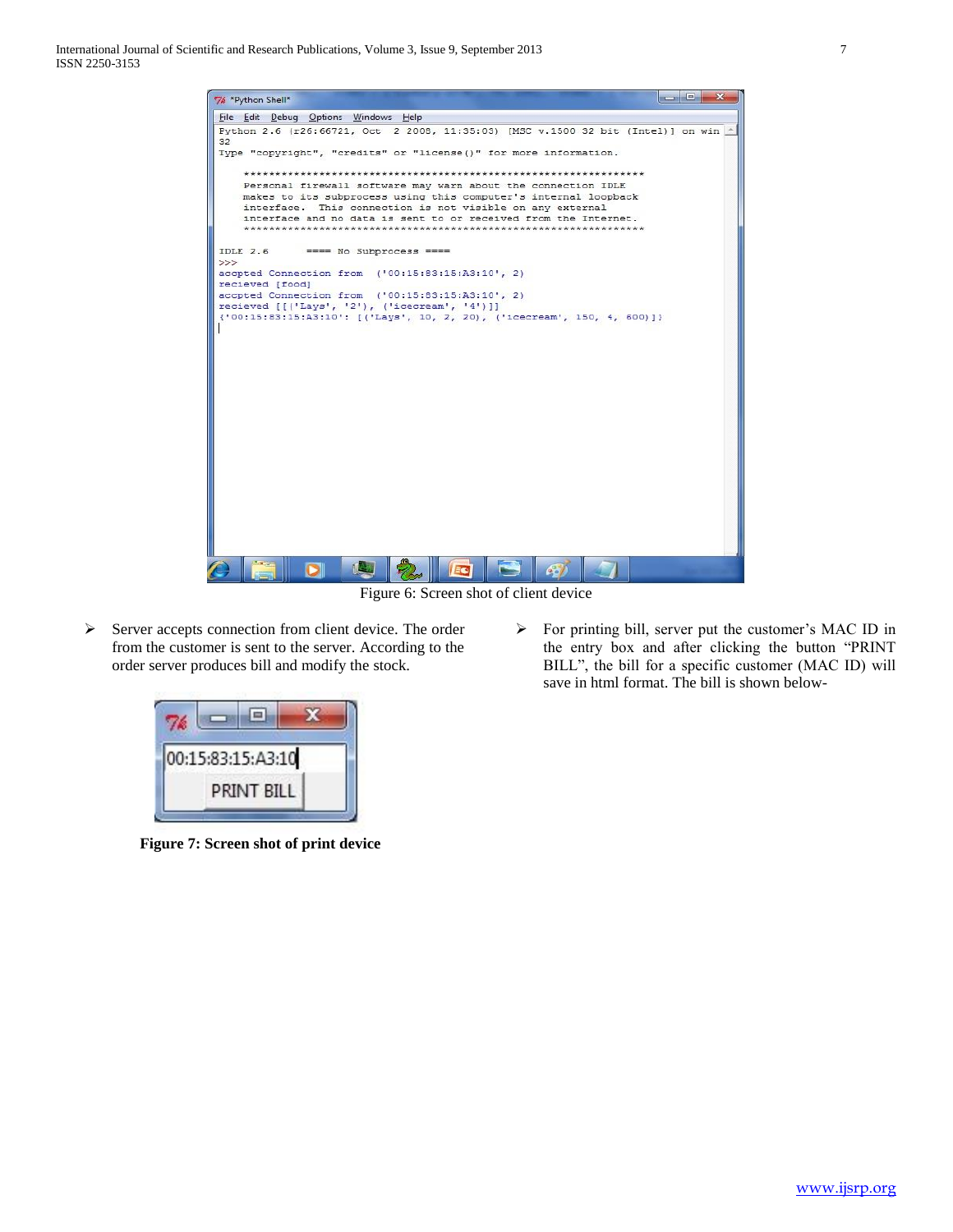

**Figure 8: Screen shot of printed bill**

- $\triangleright$  This is the bill for a specific customer.
- > The food stock also modified according to the purchased quantity.

| food - Notepad             |                                                                                                                                                                           |   |       | <b>Band Dispersion</b> |
|----------------------------|---------------------------------------------------------------------------------------------------------------------------------------------------------------------------|---|-------|------------------------|
| File Edit Format View Help |                                                                                                                                                                           |   |       |                        |
|                            | ('Iten2': ['Lays', 10, 98], 'Iten3': ['cadbery silk', 70, 100], 'Iten1': ['Parles', 5, 100], 'Iten6': ['icecream', 150, 96], 'Iten7': ['rice', 25, 500], 'Iten4': ['cadba |   |       |                        |
|                            |                                                                                                                                                                           |   |       |                        |
|                            |                                                                                                                                                                           |   |       |                        |
|                            |                                                                                                                                                                           |   |       |                        |
|                            |                                                                                                                                                                           |   |       |                        |
|                            |                                                                                                                                                                           |   |       |                        |
|                            |                                                                                                                                                                           |   |       |                        |
|                            |                                                                                                                                                                           |   |       |                        |
|                            |                                                                                                                                                                           |   |       |                        |
|                            |                                                                                                                                                                           |   |       |                        |
|                            |                                                                                                                                                                           |   |       |                        |
|                            |                                                                                                                                                                           |   |       |                        |
|                            |                                                                                                                                                                           |   |       |                        |
|                            |                                                                                                                                                                           |   |       |                        |
|                            |                                                                                                                                                                           |   |       |                        |
|                            |                                                                                                                                                                           |   |       |                        |
|                            |                                                                                                                                                                           |   |       |                        |
|                            |                                                                                                                                                                           |   |       |                        |
|                            |                                                                                                                                                                           |   |       |                        |
|                            |                                                                                                                                                                           |   |       |                        |
|                            |                                                                                                                                                                           |   |       |                        |
|                            |                                                                                                                                                                           |   |       |                        |
|                            |                                                                                                                                                                           |   |       |                        |
|                            |                                                                                                                                                                           |   |       |                        |
|                            |                                                                                                                                                                           |   |       |                        |
|                            |                                                                                                                                                                           |   |       |                        |
|                            |                                                                                                                                                                           |   |       |                        |
|                            |                                                                                                                                                                           |   |       |                        |
|                            |                                                                                                                                                                           |   |       |                        |
|                            |                                                                                                                                                                           |   |       |                        |
|                            |                                                                                                                                                                           |   |       |                        |
|                            |                                                                                                                                                                           |   |       |                        |
| $x_{\rm max}$              |                                                                                                                                                                           | n |       |                        |
|                            |                                                                                                                                                                           |   | 1.441 |                        |

**Figure 9: Screen shot before purchasing**

 $\triangleright$  This the food stock before purchasing.



**Figure 9: Screen shot before purchasing**

- $\triangleright$  This is the food stock after purchasing where the quantity of Lays and ice cream is reduced according to the purchased quantity.
	- VIII. APPENDIX

# **Code for Client:**

from Tkinter import \* import bluetooth  $f=0$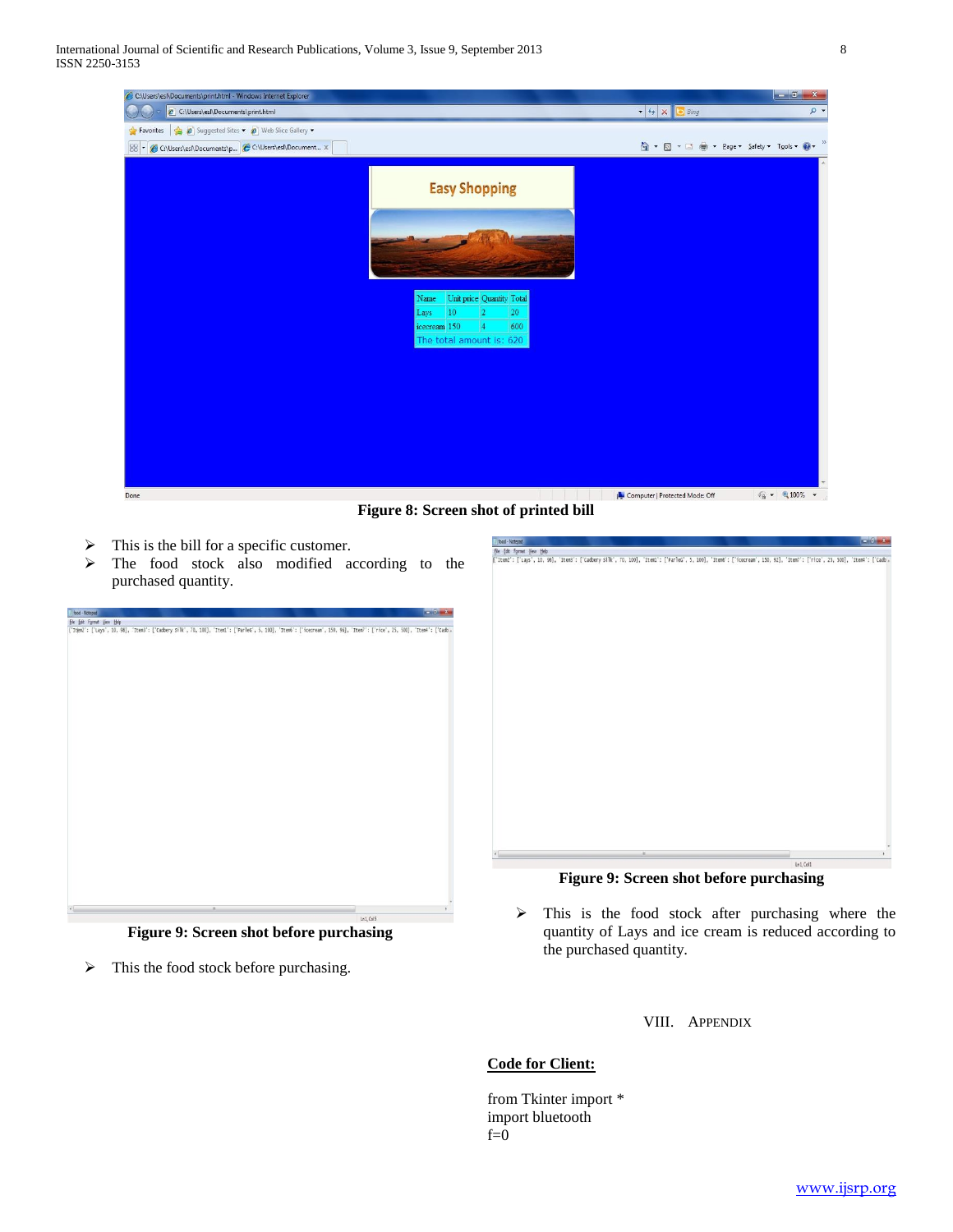International Journal of Scientific and Research Publications, Volume 3, Issue 9, September 2013 9 ISSN 2250-3153

def ord final(): global root,a,a1,a2,a3,a4,a5,b1,b2,b3,b4,b5,b,root2 temp=[] if  $(a.get()!="")$ : temp.append((a.get(),b.get())) if  $(a1.get()!=$ ""): temp.append((a1.get(),b1.get())) if  $(a2.get()!="")$ : temp.append((a2.get(),b2.get())) if  $(a3.get()!="")$ :  $temp.append((a3.get(),b3.get())$  bd\_addr="00:15:83:3D:0A:57" port=2 sock=bluetooth.BluetoothSocket(bluetooth.RFCOMM) sock.connect((bd\_addr,port)) sock.send(str(temp)) sock.close() root11.destroy() root2.destroy() main() def order(): global root,a,a1,a2,a3,a4,a5,b1,b2,b3,b4,b5,b,f,root11  $f=1$ root $11=Tk()$  Label(root11,text="Product name:",fg="blue").grid(row=0,column=0) Label(root11,text="Quantity:",fg="blue").grid(row=0,column=2)  $a=Entry(root11)$  a.grid(row=1,column=0) b=Entry(root11) b.grid(row=1,column=2) a1=Entry(root11) a1.grid(row=2,column=0)  $b1=Entry(root11)$  b1.grid(row=2,column=2) a2=Entry(root11) a2.grid(row=3,column=0)  $b2=Entry(root11)$  b2.grid(row=3,column=2) a3=Entry(root11) a3.grid(row=4,column=0) b3=Entry(root11) b3.grid(row=4,column=2) Button(root11,text="OK",fg="red",bg="violet",command=ord\_fi nal).grid(row=5,column=1) root11.mainloop() def food(): global root1,stock,root,root2 root1.destroy() root $2=Tk()$  bd\_addr="00:15:83:3D:0A:57" port=2 sock=bluetooth.BluetoothSocket(bluetooth.RFCOMM)

sock.connect((bd\_addr,port)) sock.send("food") sock.close() server\_sock=bluetooth.BluetoothSocket(bluetooth.RFCOMM) port  $=2$  server\_sock.bind(("",port)) server\_sock.listen(1) client\_sock, address=server\_sock.accept() print "accpted Connection from ", address mac=address[0] data = client\_sock.recv( $1024$ ) print "recieved [%s]" %data food=eval(data) client\_sock.close() server\_sock.close()  $r=0$  for i in food.keys(): Label(root2,text="Item Name: "+food[i][0]+" ",fg="brown").grid(row=r,column=0) Label(root2,text="Item Unit price: "+str(food[i][1]),fg="red").grid(row=r,column=1)  $r=r+3$  Button(root2,text="PLACE ORDER",command=order,bg="pink",fg="blue") .grid(row=25,column=3) root2.mainloop() def clothes(): global root1,stock,root,f,root2 root1.destroy() root $2=Tk()$  bd\_addr="00:15:83:3D:0A:57" port=2 sock=bluetooth.BluetoothSocket(bluetooth.RFCOMM) sock.connect((bd\_addr,port)) sock.send("cloth") sock.close() server\_sock=bluetooth.BluetoothSocket(bluetooth.RFCOMM) port  $=2$ server\_sock.bind(("",port)) server\_sock.listen(1) client\_sock, address=server\_sock.accept() print "accpted Connection from ", address mac=address[0] data =client\_sock.recv(1024) print "recieved [%s]" %data cloth=eval(data) client\_sock.close() server\_sock.close()  $r=0$  for i in cloth.keys(): Label(root2,text="Item Name: "+cloth[i][0]+" ",fg="brown").grid(row=r,column=0) Label(root2,text="Item Unit price: "+str(cloth[i][1]),fg="red").grid(row=r,column=1)  $r=r+3$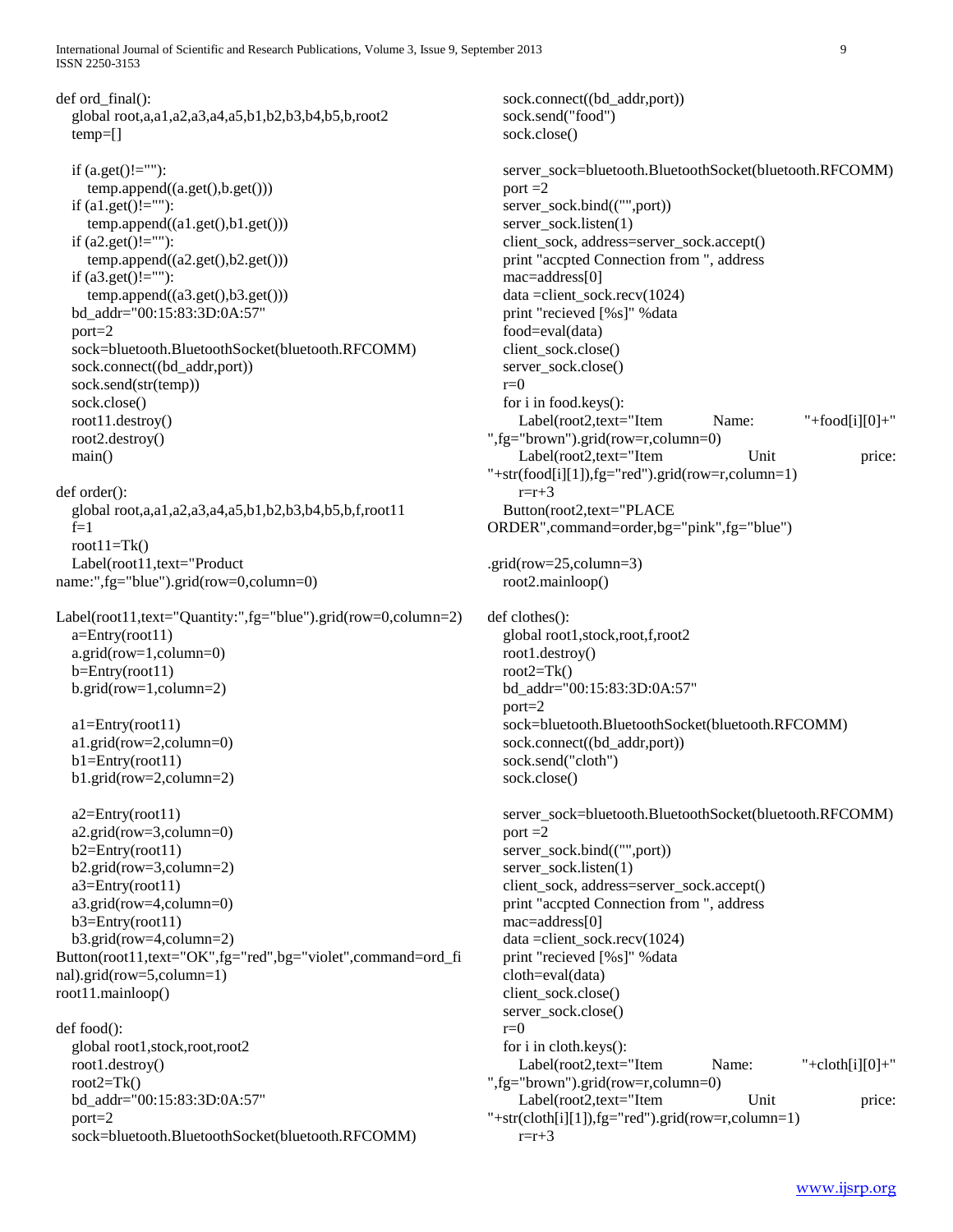International Journal of Scientific and Research Publications, Volume 3, Issue 9, September 2013 10 ISSN 2250-3153

 Button(root2,text="PLACE ORDER",command=order,bg="pink",fg="blue")

.grid(row=25,column=0) root2.mainloop()

def drinks(): global root1,stock,root,f,root2 root1.destroy() root $2=Tk()$  bd\_addr="00:15:83:3D:0A:57" port=2 sock=bluetooth.BluetoothSocket(bluetooth.RFCOMM) sock.connect((bd\_addr,port)) sock.send("drinks") sock.close() server\_sock=bluetooth.BluetoothSocket(bluetooth.RFCOMM) port  $=2$ server\_sock.bind(("",port)) server\_sock.listen(1) client\_sock, address=server\_sock.accept() print "accpted Connection from ", address mac=address[0] data =client\_sock.recv(1024) print "recieved [%s]" %data drinks=eval(data) client\_sock.close() server\_sock.close()  $r=0$  for i in drinks.keys(): Label(root2,text="Item Name: "+drinks[i][0]+" ",fg="brown").grid(row=r,column=0) Label(root2,text="Item Unit price: "+str (drinks[i][1]),fg="red").grid(row=r,column=1)  $r=r+3$  Button(root2,text="PLACE ORDER",command=order,bg="pink",fg="blue") .grid(row=25,column=0) root.mainloop() def main():

 global root1,root root $1 = Tk()$ 

Label(root1,text="Welcome",fg="blue").grid(row=0,column=1) Button(root1,text="Food item",command=food).grid(row=1,column=0)

Button(root1,text="clothes",command=clothes).grid(row=1,colu  $mn=1$ )

Button(root1,text="Drinks",command=drinks).grid(row=1,colum  $n=2$ ) root1.mainloop() main()

```
Code for Server:
```
import bluetooth

from Tkinter import \* def main(): global address,data while $(1)$ : global a

server\_sock=bluetooth.BluetoothSocket(bluetooth.RFCOMM) port  $=2$  server\_sock.bind(("",port)) server\_sock.listen(1) client\_sock, address=server\_sock.accept() print "accpted Connection from ", address mac=address[0] data =client\_sock.recv(2048) print "recieved [%s]" %data client\_sock.close() server\_sock.close()

 if (data=="food"): bd\_addr=mac port=2 sock=bluetooth.BluetoothSocket(bluetooth.RFCOMM) sock.connect((bd\_addr,port)) sock.send(str(food)) sock.close()

server\_sock=bluetooth.BluetoothSocket(bluetooth.RFCOMM) port  $=2$ server\_sock.bind(("",port)) server\_sock.listen(1) client\_sock, address=server\_sock.accept() print "accpted Connection from ", address mac=address[0] data =client\_sock.recv(1024) print "recieved [%s]" %data final\_food=eval(data) client\_sock.close() server\_sock.close() for j in food.keys(): for k in final\_food:  $if(k[0]=\text{food}[j][0]):$  $food[j][2]$ - $=int(k[1])$  for i in food.keys(): for j in final\_food: if  $(j[0]=\text{food}[i][0])$ : b=(j[0],food[i][1],int(j[1]),food[i][1]\*int(j[1])) bill[mac].append(b) print bill f=open("bill.txt","w") f.write(str(bill)) f.close() f=open("food.txt","w")

f.write(str(food))

f.close()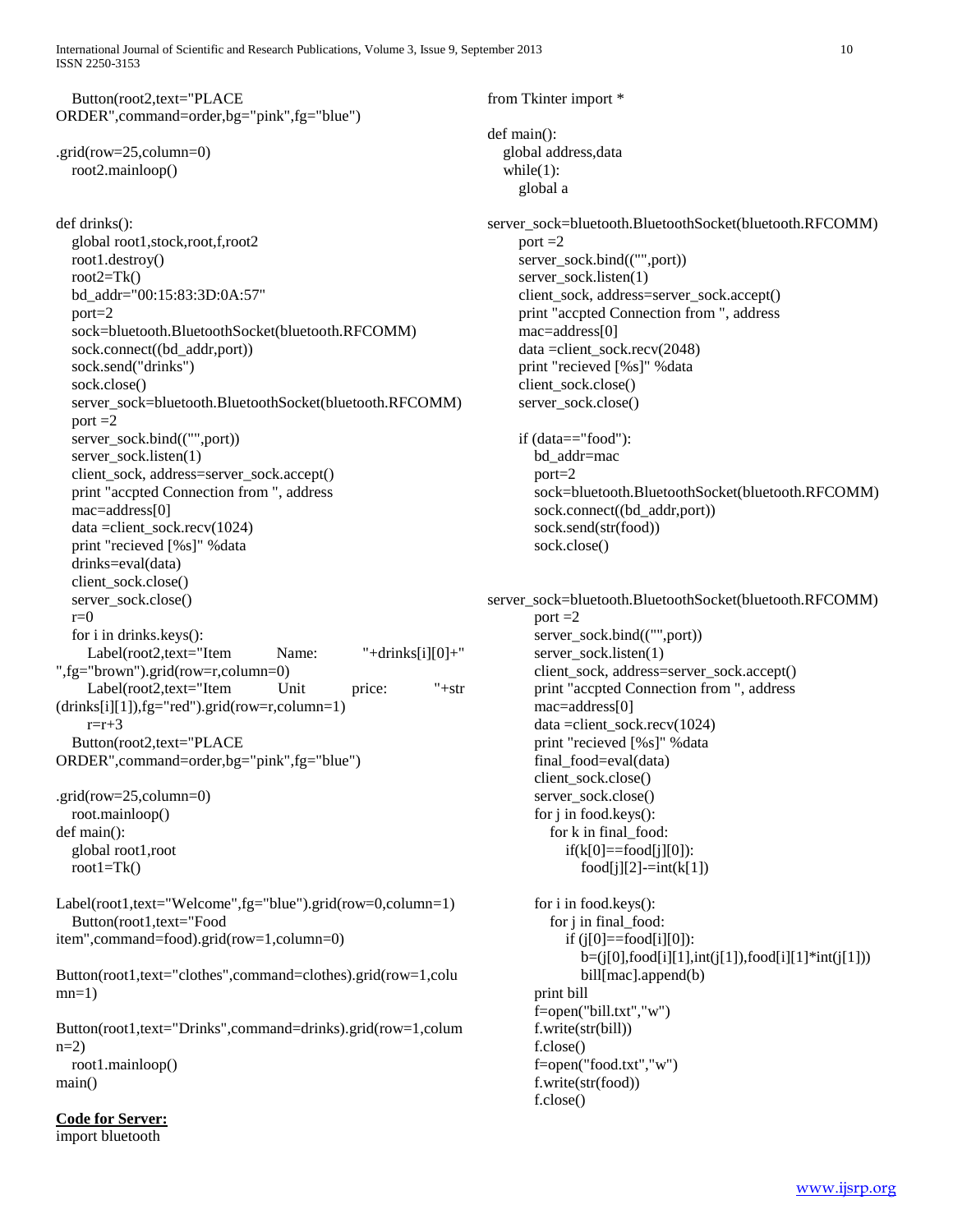if (data=="cloth"): bd\_addr=mac port=2 sock=bluetooth.BluetoothSocket(bluetooth.RFCOMM) sock.connect((bd\_addr,port)) sock.send(str(cloth)) sock.close() server\_sock=bluetooth.BluetoothSocket(bluetooth.RFCOMM) port  $=2$ server\_sock.bind(("",port)) server\_sock.listen(1) client\_sock, address=server\_sock.accept() print "accpted Connection from ", address mac=address[0] data =client\_sock.recv(1024) print "recieved [%s]" %data final cloth=eval(data) client\_sock.close() server\_sock.close() for i in cloth.keys(): for j in final\_cloth: if  $(j[0]=\text{coloth}[i][0])$ :  $b=(j[0], \text{cloth}[i][1], \text{int}(j[1]), \text{cloth}[i][1]*\text{int}(j[1]))$  bill[mac].append(b) print bill f=open("bill.txt","w") f.write(str(bill)) f.close() f=open("cloth.txt","w") f.write(str(food)) f.close() if (data=="drinks"): bd\_addr=mac port=2 sock=bluetooth.BluetoothSocket(bluetooth.RFCOMM) sock.connect((bd\_addr,port)) sock.send(str(drinks)) sock.close() server\_sock=bluetooth.BluetoothSocket(bluetooth.RFCOMM) port  $=2$  server\_sock.bind(("",port)) server\_sock.listen(1) client\_sock, address=server\_sock.accept() print "accpted Connection from ", address mac=address[0]  $data = client\; sock.recv(1024)$  print "recieved [%s]" %data final drinks=eval(data) client\_sock.close() server\_sock.close() for i in drinks.keys():

for j in final\_drinks:

if  $(i[0]==drinks[i][0])$ : b=(j[0],drinks[i][1],int(j[1]),drinks[i][1]\*int(j[1])) bill[mac].append(b) print bill f=open("bill.txt","w") f.write(str(bill)) f.close() f=open("drinks.txt","w") f.write(str(food)) f.close()  $def$  bill $1()$ : global root,a root=Tk() a=Entry(root) a.grid(row=0,column=0) Button(root,text="PRINT BILL",command=show\_bill).grid(row=1,column=0) root.mainloop() def show bill(): global root,a print a.get() f=open("bill.txt","r") d=eval(f.read()) temp="" total=0 temp='<body bgcolor=blue><center><img src=Desert.jpg height=200width=400> </center><br><table align=center bgcolor=cyan border=1><tr><td>Name </td>'+'<td>Unit price</td>'+"<td>Quantity</td>"+"<td>Total</td></tr>" for i in  $d[a.get()]$ : temp+="<tr><td>"+i[0]+"</td><td>"+str(i[1])+"</td><td>"+str(  $i[2]$ )+"</td>  $<$ td>"+str(i[3])+"</td></tr>" total $+$ =i[3] temp+="<tr><td colspan=4><font color=blue face=verdana size=3> The total amount is: "+str(total)+"</font></td></tr>" temp+="</table>" g=open("print.html","w") g.write(temp) g.close() main() food1=open("food.txt","r") food=eval(food1.read()) cloth1=open("cloth.txt","r") cloth=eval(cloth1.read()) drinks1=open("drinks.txt","r") drinks=eval(drinks1.read()) f=open("bill.txt","r") bill=eval(f.read()) main()

 $#$ bill $1()$